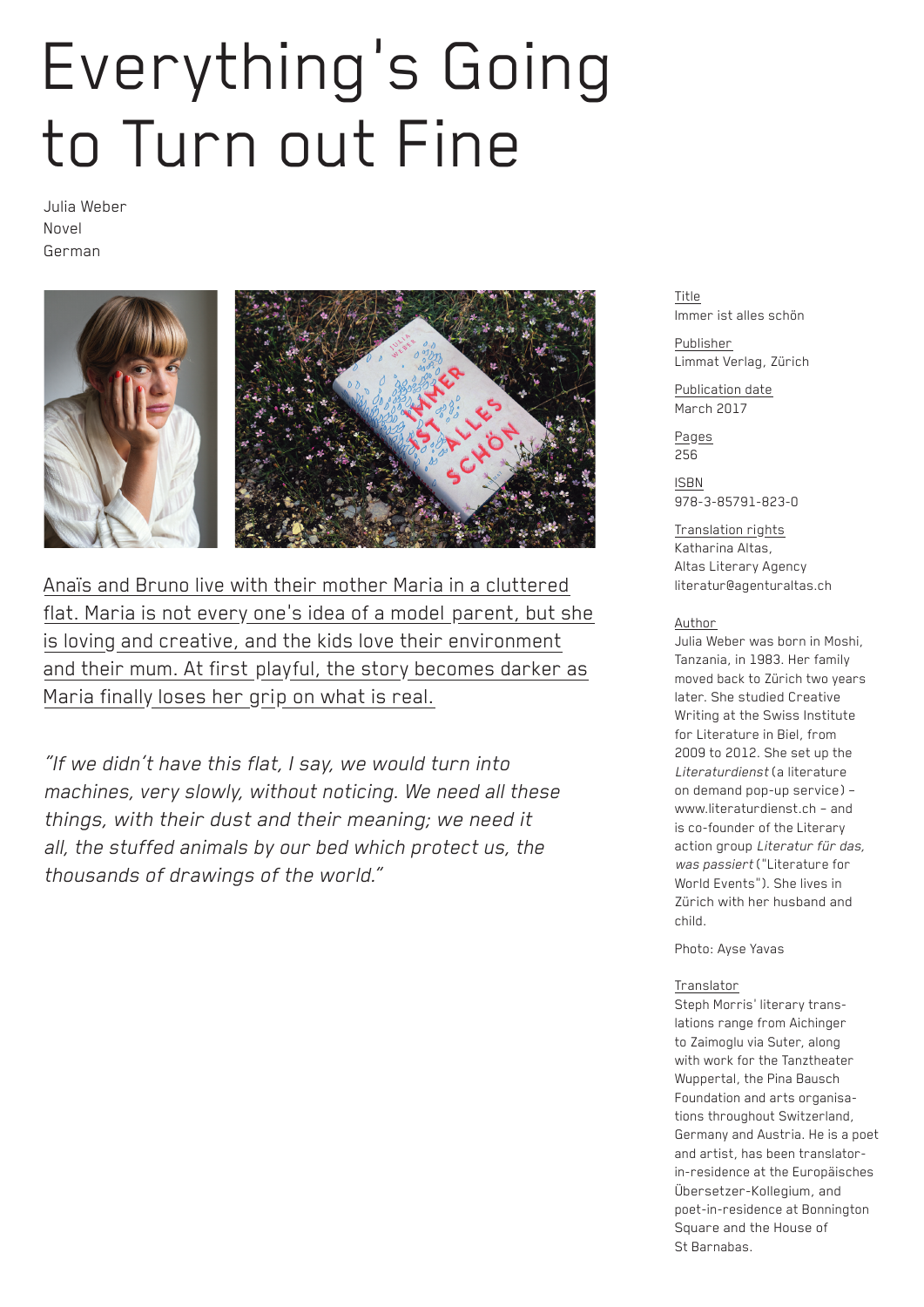Immer ist alles schön Julia Weber German original (p. 6–9)

Ich wünsche mir einen Urlaub mit Feuer und Ferne, und Bruno wünscht sich einen Urlaub ohne Alkohol. Gut, sagt Mutter, weil ihr einen Geburtstag habt. Dann machen wir Urlaub. Und berühre ich auf dem Weg zur Busstation die Büsche, zwitschern sie. Und bewege ich die Arme, berühren sie Luft. Und strecke ich die Zunge aus dem Mund, bleibt sie warm.

Mutter raucht vor einem Plakat, auf dem ein Mann am Frühstückstisch lächelt, und Mutter schließt dabei die Augen. Wir fahren in Urlaub. Im Bus kommt der Uringeruch aus dem dreidimensionalen Muster der Sitze. Wir fahren in Urlaub bis zur Endstation. Bruno trägt sein Buch über die Brücken der Welt unter dem Arm, alle paar Minuten muss er es ablegen und die Arme schütteln.

Und auf einem Steg den Schilfweg entlang gehend, sagt Mutter, dass es schön ist. Ein Blesshuhn schreit, der Wind zieht an den rostigen Schilfköpfen.

Sehr schön, sagt sie.

Fantastisch, sagt sie.

Wunderbar, sagt sie.

Ganz, ganz wunderbar.

Das ist wegen dem nicht absehbaren Bier, sagt Bruno. Verzweiflung, sagt er noch.

Es ist wirklich schön, sage ich, weil der Wind ganz warm die Armhaare aufstellt.

Immer ist alles schön, sagt Bruno, dann zählt er die Schilfstangen mit seinem dicken Buch auf dem Kopf. Eins, zwei, drei, vier, fünf, sechs, sieben.

Ich schaue beim Gehen abwechselnd über den See, auf seine silbernen Wellen, dann an mir herunter auf den zitronengelben Stoff an meinem Bauch. Und es schmatzt das Wasser unterhalb meines Bauches, unter dem Steg. Ein Mann mit Doppelkinn starrt Mutters Körper an. Neben ihm liegt ein Hund, auch er mit Falten. Der kleine Bruno legt das Buch ins zertrampelte Gras und macht aus seinen Händen Fäuste.

Wir wollen einen Wohnwagen, sagt Mutter, sie steht vor uns, schüttelt ihr Haar. Mit den Absätzen sinkt sie langsam nach hinten in die Erde. Der Mann lacht. Und

Everything's Going to Turn out Fine Julia Weber Excerpt translated by Steph Morris (p. 6–9)

I would like a holiday with campfires, far away, and Bruno would like a holiday without alcohol. Fine, mum says, since you've got birthdays. So we have a holiday. And when I touch the bushes on the way to the bus station, they chirp. And when I move my arms, they touch air. And when I stick my tongue out, it stays hot.

Mum is smoking in front of a poster with a man at the breakfast table smiling, and while she smokes she closes her eyes. We're going on holiday. The smell of urine on the bus comes from the 3D pattern on the seats. We're going on holiday to the last stop. Bruno is carrying his book on the bridges of the world under one arm. Every few minutes he has to put it down and shake his arms.

And walking down the wooden walkway along the rushes, mum says how lovely it is. A coot cries. The wind blows through the rusty bulrush heads.

Lovely, she says.

Amazing, she says.

Wonderful, she says.

Truly, truly wonderful.

That's because there's no beer in sight, Bruno says. Desperate, he adds.

It really is lovely, I say, because the wind is warm and it's ruffling the hairs on my arm.

Everything is always lovely, Bruno says, then counts the bulrushes, with the massive book on his head.

One, two, three, four, five, six, seven.

As I walk, I look in turns at the lake, with its silvery waves, then down at myself, at the lemon-yellow fabric covering my tummy. And below my tummy the water splashes around under the decking. There's a man with a double chin staring at mum's body. A dog is lying next to him, which also has a lot of folds. Little Bruno puts his book down on the trampled grass and makes fists. We'd like to rent a caravan, mum says, standing ahead of us, tossing her hair aside. She sinks slowly backwards into the ground on her heels. The man laughs.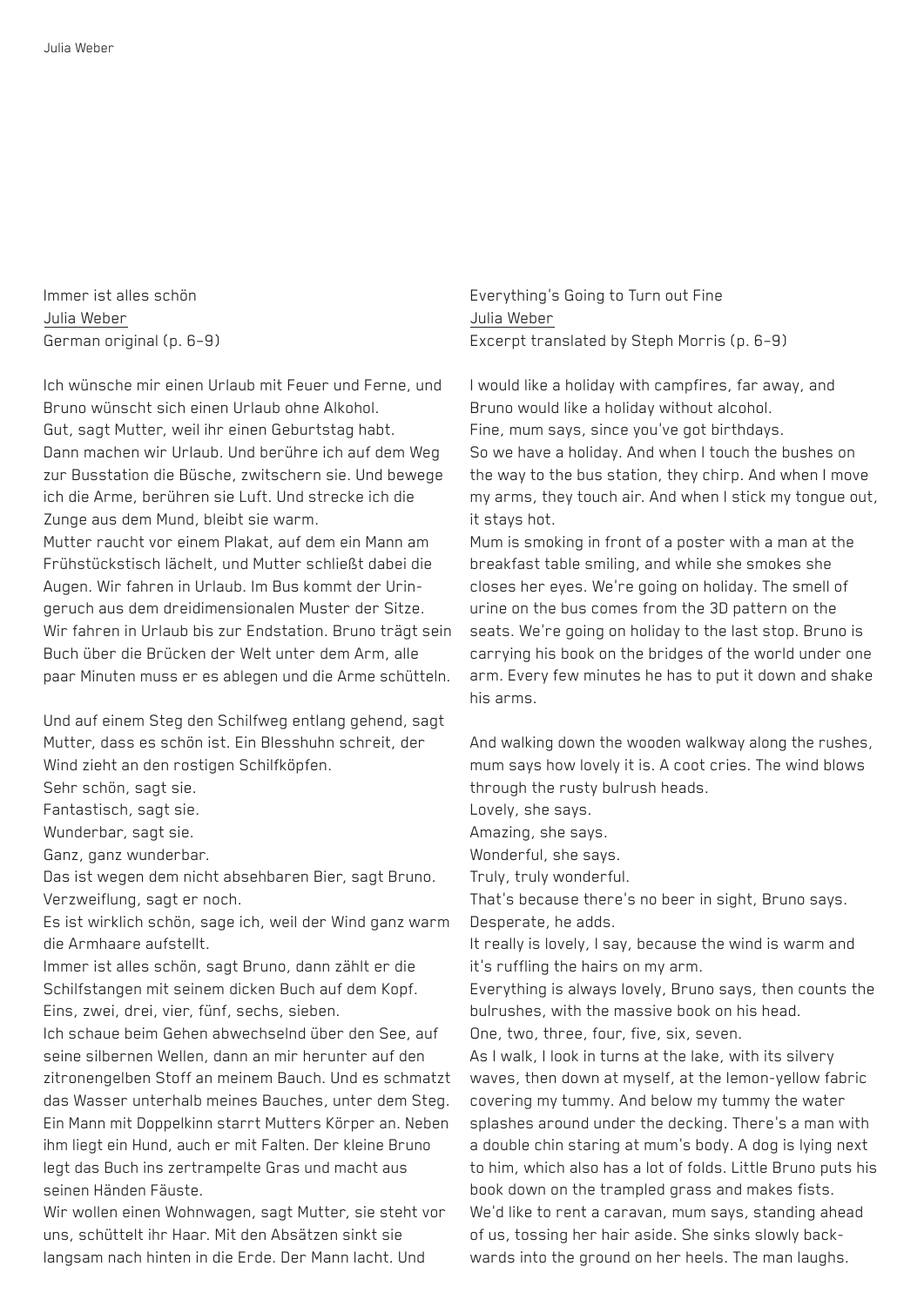durch sein Lachen bewegt sich alles an ihm und auch alles um ihn herum. Seine Haut bewegt sich, der winzige Tisch, an dem er sitzt, bewegt sich, der Boden bewegt sich und hinter ihm das Rezeptionshäuschen mit der abgesplitterten weißen Farbe und den Blumenkisten vor den Fenstern. Der Mann trägt eine kurze, weiße Hose, bei der ich mir nicht vorstellen kann, wie er in sie hineingekommen ist, und erst recht kann ich mir nicht vorstellen, wie er jemals wieder aus ihr herauskommt.

Dann gehen wir durch vereinzelt herumstehende Fichten und Birken. Ich sehe die Abdrücke der Zelte zwischen den Bäumchen, ich sehe, wo im letzten Sommer die Zelte standen, wo die Klappstühle, wo die Tische, wo die Luftmatratzen lagen. Und jetzt ist hier niemand außer uns und dem Koloss, der den Wohnwagen aufschließt, dreimal an die Außenwand des Wagens klopft und geht.

Und wir sitzen auf Baumstücken feierlich. Wir sitzen im Feuerlicht. Bruno, der Luftgitarre spielt; die Flammen in Brunos Brillenglas, sie tanzen zu seiner Musik. Der Wohnwagen, der nach fremden Menschen und ihrem Schlaf riecht. Das alkoholfreie Bier in Mutters eleganten Händen, das lauwarm wird, kommt auch als bitterer Geruch aus ihrem Mund.

Mutter, die in Gedanken ist und schweigt; das Knistern. Der dunkelbraune Tisch, den man aus dem Wagen herausklappen kann, der wackelt, an dem ich sitze, und die Schatten im Wald, die ich beobachte, ihre Unheimlichkeit, die Möglichkeit von allem in der Dunkelheit. Mein zitronengelbes Kleid, unruhig im Feuerlicht, und meine feinen Finger mit dem goldenen Kaugummiautomatenring. Und das Grün der Wiese, das beinahe schwarz ist.

Später liegt Mutter auf einer Matte am Boden, summt leise eigene Melodien. Bruno und ich liegen auf dem Hochbett. Wir können mit Füßen und Händen die Decke berühren. An die Decke hat jemand geschrieben: «Der einzige Unterschied zwischen mir und Salvador Dalí ist, dass ich nicht Dalí bin.»

Am Morgen hat sich der Geruch der fremden Menschen mit unserem vermischt. Mutter schläft. Bruno und ich

And his laughter makes every bit of him and everything around him wobble. His skin wobbles, the tiny table he is sitting at wobbles, the ground wobbles, and behind him, the reception hut with its flaky white paint and window boxes. The man is wearing white shorts so small I can't imagine how he got into them, certainly can't imagine how he will ever get out of them.

Then we walk through the firs and birches dotted around. I can see the prints of tents between the little trees. I can see where the tents went last summer, where the folding chairs and tables and li-los were. And now there's no-one here except for us and the colossus, who unlocks the caravan, knocks three times on the outside, and leaves.

And we sit round on logs with a sense of occasion. In the firelight: Bruno, playing air guitar, the flames in his glasses dancing to his music; the caravan, smelling of other people and their sleep; the alcohol-free beer in mum's elegant hands, getting warm, making a bitter smell come from her mouth.

Mum, thoughtful, silent; the crackling.

The dark brown table you can fold out from the caravan, which wobbles, which I'm sitting at, and the shadows in the woods, which I'm watching, their strangeness, how anything's possible in darkness; my lemon-yellow dress, restless in the firelight, and my slender fingers with the gold ring from a chewing-gum machine; and the green of the field, which is almost black.

Later mum lies on a mattress on the floor, humming tunes of her own softly. Bruno and I are lying in the bunk bed. We can touch the ceiling with our hands and feet. On the ceiling someone has written, 'The only difference between me and Salvador Dalí is that I am not Dalí.'

By the morning the smell of the other people is mixed up with ours. Mum is sleeping. Bruno and I are hungry. We try swimming but the water is cold and the bottom of the lake is so squishy we can't help thinking of all the things that might be in the mud you might tread on, might bite you or frighten you. When we can't think of anything else to do, we collect empty snail shells, lick dew drops off clover leaves, throw sticks in the lake and